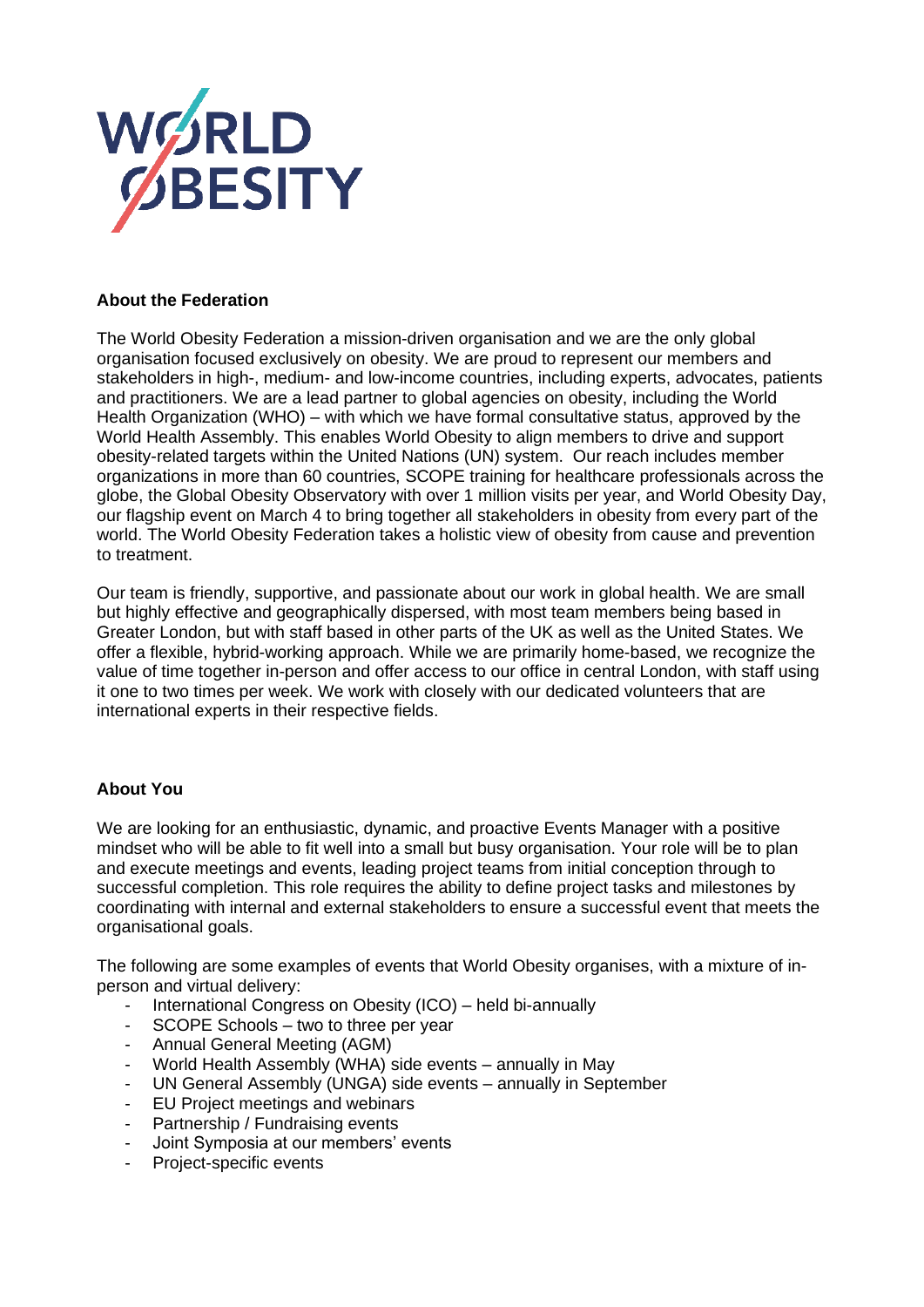# **Job Description**

| <b>Job Title</b>                              | <b>Events Manager</b>                                                                                                                     |  |  |
|-----------------------------------------------|-------------------------------------------------------------------------------------------------------------------------------------------|--|--|
| <b>Team</b>                                   | <b>Finance and Operations</b>                                                                                                             |  |  |
| <b>Full Time/ Part Time</b>                   | Full time / Permanent                                                                                                                     |  |  |
| <b>Reports to</b>                             | Director of Finance and Operations                                                                                                        |  |  |
| <b>Salary Range</b>                           | £35K - £37K per year                                                                                                                      |  |  |
| <b>Direct reports</b>                         | None                                                                                                                                      |  |  |
| <b>Key relationships</b>                      | WOF Team, WOF stakeholders and committees, SCOPE Leadership<br>cohort, event delegates, PCOs, and any other outsourced events<br>support. |  |  |
| <b>Role Overview</b>                          | Overall supervision of the WOF events portfolio<br>$\bullet$                                                                              |  |  |
|                                               | Organisation of assigned events<br>٠                                                                                                      |  |  |
|                                               | Management of the SCOPE (Strategic Centre for Obesity<br>$\bullet$                                                                        |  |  |
|                                               | Professional Education) Leadership programme logistics                                                                                    |  |  |
|                                               | Other ad hoc tasks as requested                                                                                                           |  |  |
| <b>Key Accountabilities/ Responsibilities</b> |                                                                                                                                           |  |  |
|                                               |                                                                                                                                           |  |  |
| <b>Events</b>                                 | 90%<br>Project management of allocated events.<br>٠                                                                                       |  |  |
|                                               | Act as point of contact and actively manage the PCO                                                                                       |  |  |
|                                               | we are working with for ICO 2022 in Melbourne,                                                                                            |  |  |
|                                               | Australia.                                                                                                                                |  |  |
|                                               | Oversight of ICO 2024 (location TBC), including<br>$\bullet$                                                                              |  |  |
|                                               | speaker management, committees, venue, and                                                                                                |  |  |
|                                               | managing PCO with regards to outsourcing of abstract                                                                                      |  |  |
|                                               | management, registrations, travel, and possibly                                                                                           |  |  |
|                                               | marketing and communications.                                                                                                             |  |  |
|                                               | Manage the ICO 2026 bid process, including RFP and<br>$\bullet$                                                                           |  |  |
|                                               | subsequent selection of a PCO that will support with                                                                                      |  |  |
|                                               | abstract management, registration, travel, and possibly                                                                                   |  |  |
|                                               | marketing and communications.                                                                                                             |  |  |
|                                               | Managing the events registration system, Blackthorn.<br>٠                                                                                 |  |  |
|                                               | Working with committees and stakeholders to provide<br>event content.                                                                     |  |  |
|                                               | International venue sourcing and management.                                                                                              |  |  |
|                                               | Speaker management including briefing, attendance,                                                                                        |  |  |
|                                               | and presentations.                                                                                                                        |  |  |
|                                               | Budget management and reconciliation.                                                                                                     |  |  |
|                                               | Responsibility for delegate communications including                                                                                      |  |  |
|                                               | registration, feedback and queries, including                                                                                             |  |  |
|                                               | management of the events and other affiliated                                                                                             |  |  |
|                                               | inboxes.                                                                                                                                  |  |  |
|                                               | Organisation of regular catch-up meetings.                                                                                                |  |  |
|                                               | Coordinate marketing plan and materials with the                                                                                          |  |  |
|                                               | Communications Team.                                                                                                                      |  |  |
|                                               | Coordination of WOF team member travel for events,<br>$\bullet$                                                                           |  |  |
|                                               | specifically attendance at the European Congress on<br>Obesity (ECO) and Obesity Week.                                                    |  |  |
|                                               | The preparation and administration of scholarships.                                                                                       |  |  |
|                                               | Contribute to updating and maintaining the events                                                                                         |  |  |
|                                               | pages on the website and events calendar.                                                                                                 |  |  |
|                                               | Updating the WOF Team shared Outlook Calendar                                                                                             |  |  |
|                                               | with all upcoming WOF events and relevant partner                                                                                         |  |  |
|                                               | events.                                                                                                                                   |  |  |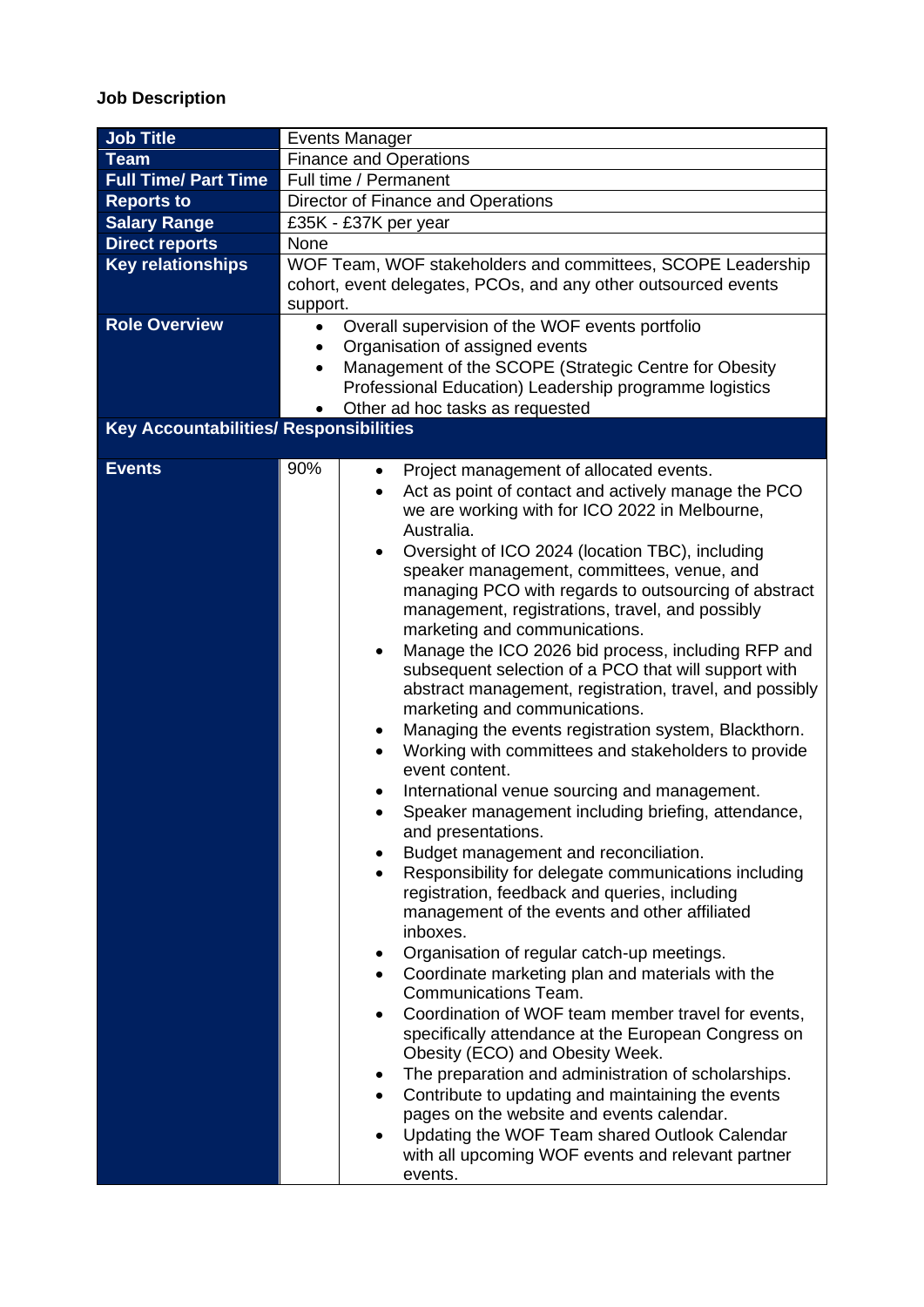|                  |     | Tasks relating to preparation of events including<br>schedule of catch-up meetings, creation of<br>presentation slide decks, feedback forms and speaker<br>briefings.<br>• Full onsite events responsibility including staffing,<br>travel, accommodation, signage etc.<br>• Admin tasks related to wrap up of events including<br>certificate of attendance, creation of funder report,<br>statistical analysis of event, preparation of feedback<br>report, event wash up document and meeting.<br>Updating and maintaining the speaker database on<br>Salesforce. |
|------------------|-----|----------------------------------------------------------------------------------------------------------------------------------------------------------------------------------------------------------------------------------------------------------------------------------------------------------------------------------------------------------------------------------------------------------------------------------------------------------------------------------------------------------------------------------------------------------------------|
| <b>Education</b> | 10% | Leadership programme co-ordination including liaising<br>with leadership cohort on regular basis, organising,<br>monthly meeting and updating website with content.<br>Leading on the organisation of a workshop and<br>SCOPE school for the cohort.                                                                                                                                                                                                                                                                                                                 |

# **Person specification**

# **Essential**

- Minimum 4 years' experience of managing and organising international in-person conferences as well as online events and webinars
- Experience managing an events budget and working with external suppliers
- Good time management and project management skills
- Attention to detail a must
- Working with committees
- Confident user of Microsoft programs, including Outlook, Word, Excel, and PowerPoint
- Familiar with online meeting platforms such as Zoom
- Excellent written and verbal communication
- Personable and resourceful
- Able to remain calm under pressure and prioritise workload effectively to meet deadlines
- Willing and able to travel internationally and prepared to be flexible with occasionally being available outside UK business hours

# Desirable

- Degree level education
- Previous experience in a membership organisation or association
- Experience of working with committees / trustees / volunteers
- Knowledge of call for papers and abstract management
- Strong negotiation skills
- Working with stakeholders from a variety of countries
- Previous use of Blackthorn, Salesforce, Asana, and Slack platforms
- An interest in public health
- Additional languages spoken and written at intermediate or advanced level

# **Benefits**

Benefits include 25 days annual leave (plus bank holidays), office closure between Christmas and New Year, a generous pension scheme, annual budget for training and development, Health